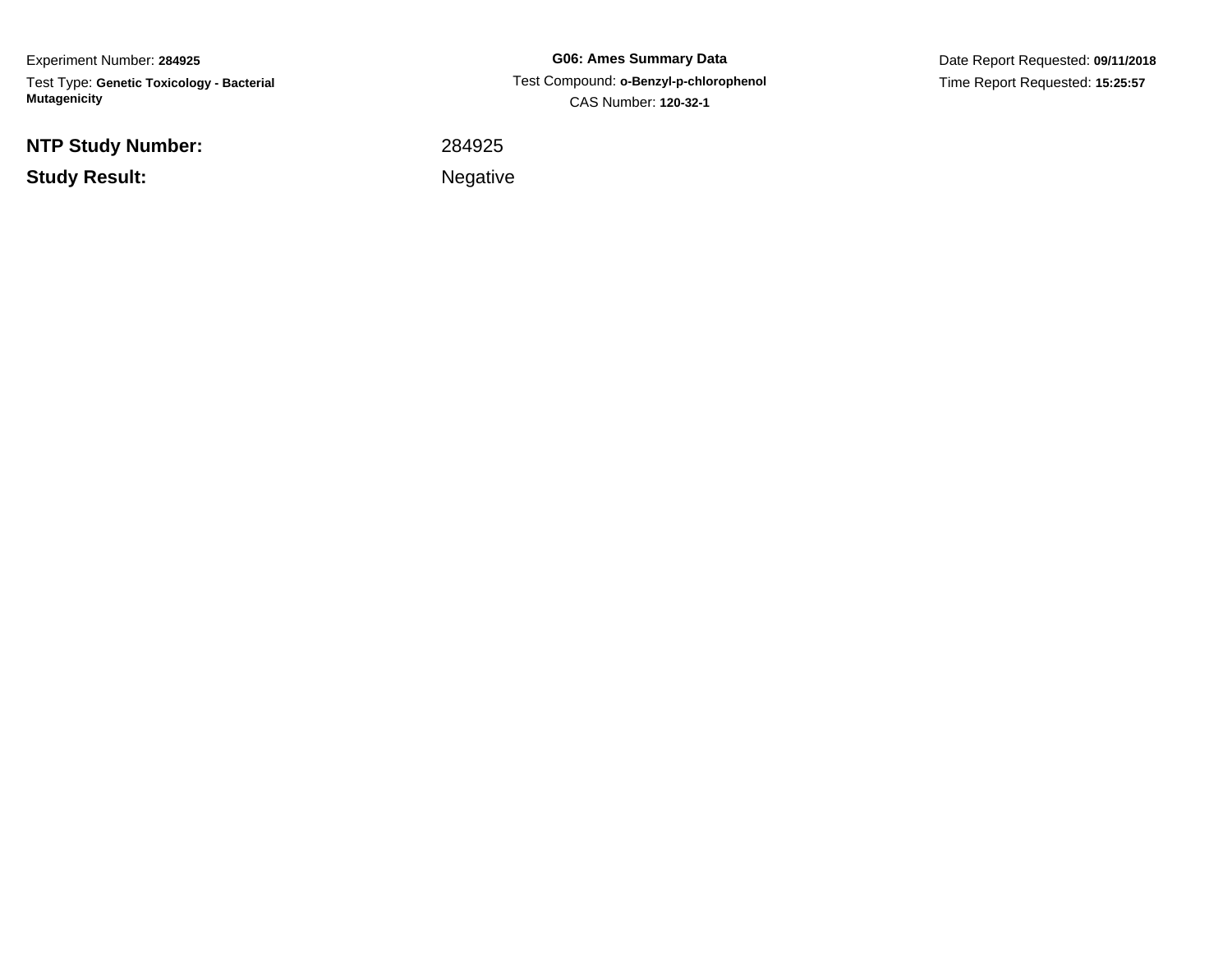| Experiment Number: 284925                                        |                   | <b>G06: Ames Summary Data</b>                                  |                   | Date Report Requested: 09/11/2018 |                        |  |  |
|------------------------------------------------------------------|-------------------|----------------------------------------------------------------|-------------------|-----------------------------------|------------------------|--|--|
| Test Type: Genetic Toxicology - Bacterial<br><b>Mutagenicity</b> |                   | Test Compound: o-Benzyl-p-chlorophenol<br>CAS Number: 120-32-1 |                   | Time Report Requested: 15:25:57   |                        |  |  |
| Strain: TA100                                                    |                   |                                                                |                   |                                   |                        |  |  |
| Dose (ug/Plate)                                                  | <b>Without S9</b> | <b>Without S9</b>                                              | <b>Without S9</b> | <b>With 10% Rat S9</b>            | <b>With 10% Rat S9</b> |  |  |
| Vehicle Control <sup>1</sup>                                     | $181 \pm 13.2$    | $143 \pm 4.8$                                                  | $151 \pm 10.7$    | $133 \pm 6.7$                     | $148 \pm 11.2$         |  |  |
| 0.3                                                              | $197 \pm 4.5$     | $143 \pm 6.1$                                                  | $141 \pm 4.8$     |                                   |                        |  |  |
| 1.0                                                              | $190 \pm 7.0$     | $140 \pm 5.9$                                                  | $146 \pm 5.8$     | $124 \pm 4.1$                     | $129 \pm 8.6$          |  |  |
| 3.3                                                              | $204 \pm 2.3$     | $143 \pm 13.1$                                                 | $162 \pm 3.8$     | $142 \pm 11.0$                    | $135 \pm 8.5$          |  |  |
| 10.0                                                             | $199 \pm 3.3$     | $166 \pm 7.7$                                                  | $174 \pm 3.4$     | $149 \pm 4.4$                     | $139 \pm 4.2$          |  |  |
| 33.0                                                             | Toxic             | $138 \pm 1.5^s$                                                | Toxic             | $141 \pm 5.2$                     | $136 \pm 3.0$          |  |  |
| 100.0                                                            |                   |                                                                |                   | $148 \pm 2.1^s$                   | $117 \pm 5.1^s$        |  |  |
| <b>Trial Summary</b>                                             | Negative          | Negative                                                       | Negative          | Negative                          | Negative               |  |  |
| Positive Control <sup>2</sup>                                    |                   |                                                                |                   |                                   |                        |  |  |
| Positive Control <sup>3</sup>                                    |                   |                                                                |                   | $700 \pm 36.5$                    | $1029 \pm 47.4$        |  |  |

 $1330 \pm 22.3$  1503  $\pm 24.3$ 

Positive Control<sup>4</sup>

 $890 \pm 26.9$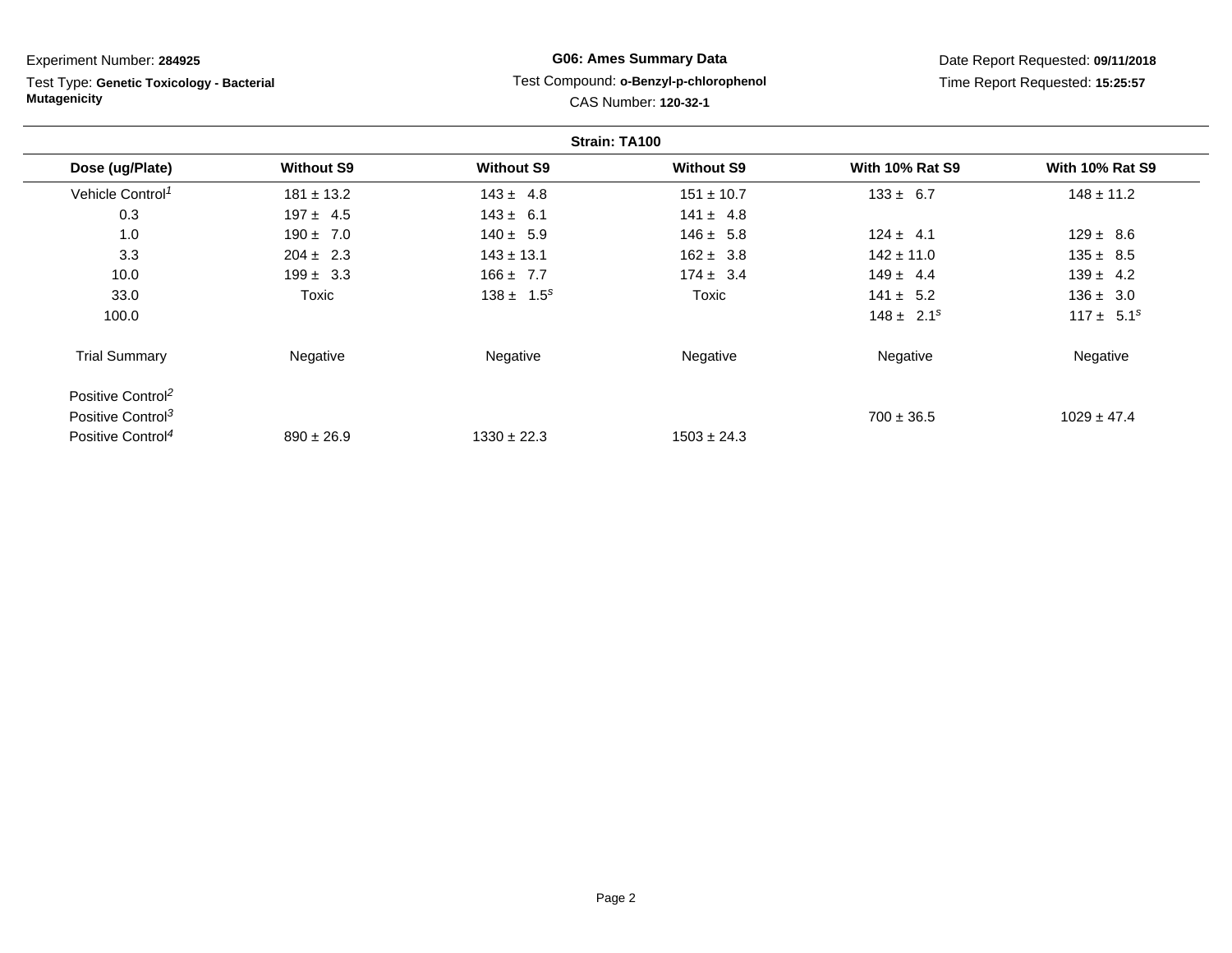Test Type: **Genetic Toxicology - Bacterial Mutagenicity**

# **G06: Ames Summary Data**Test Compound: **o-Benzyl-p-chlorophenol**

| <b>CAS Number: 120-32-1</b> |
|-----------------------------|
|                             |

|                               |                     |                     | Strain: TA100       |  |
|-------------------------------|---------------------|---------------------|---------------------|--|
| Dose (ug/Plate)               | With 10% Hamster S9 | With 10% Hamster S9 | With 10% Hamster S9 |  |
| Vehicle Control <sup>1</sup>  | $242 \pm 5.9$       | $128 \pm 8.0$       | $149 \pm 10.7$      |  |
| 0.3                           |                     |                     |                     |  |
| 1.0                           | $245 \pm 4.1$       | $118 \pm 7.1$       | $138 \pm 11.2$      |  |
| 3.3                           | $241 \pm 5.5$       | $116 \pm 6.7$       | $138 \pm 7.0$       |  |
| 10.0                          | $244 \pm 4.6$       | $135 \pm 9.5$       | $140 \pm 4.6$       |  |
| 33.0                          | $207 \pm 7.0$       | $124 \pm 11.3$      | $145 \pm 3.5$       |  |
| 100.0                         | $118 \pm 19.6^s$    | $122 \pm 3.6^s$     | $121 \pm 15.0^s$    |  |
| <b>Trial Summary</b>          | Negative            | Negative            | Negative            |  |
| Positive Control <sup>2</sup> | $1116 \pm 91.9$     | $1017 \pm 31.0$     | $1247 \pm 26.8$     |  |
| Positive Control <sup>3</sup> |                     |                     |                     |  |
| Positive Control <sup>4</sup> |                     |                     |                     |  |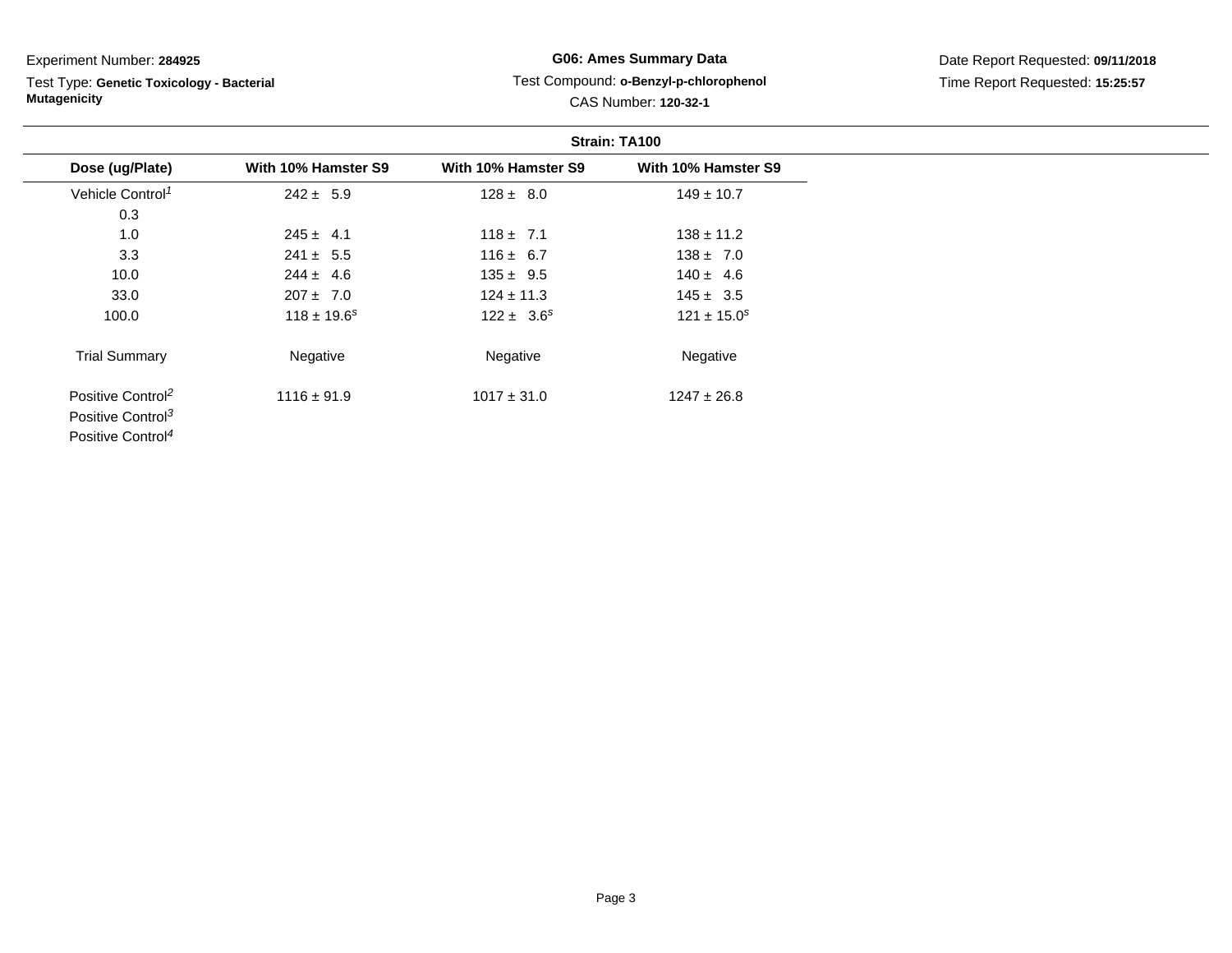Test Type: **Genetic Toxicology - Bacterial Mutagenicity**

# **G06: Ames Summary Data** Test Compound: **o-Benzyl-p-chlorophenol**CAS Number: **120-32-1**

|                               |                   |                           | Strain: TA1535    |                          |                        |
|-------------------------------|-------------------|---------------------------|-------------------|--------------------------|------------------------|
| Dose (ug/Plate)               | <b>Without S9</b> | <b>Without S9</b>         | <b>Without S9</b> | <b>With 10% Rat S9</b>   | <b>With 10% Rat S9</b> |
| Vehicle Control <sup>1</sup>  | $38 \pm 1.2$      | $30 \pm 1.0$              | $24 \pm 2.0$      | $9 \pm 0.3$              | $11 \pm 2.0$           |
| 0.3                           | $35 \pm 4.6$      | $38 \pm 1.7$              | $28 \pm 3.8$      |                          |                        |
| 1.0                           | $43 \pm 2.6$      | $36 \pm 8.5$              | $25 \pm 3.9$      | $9 \pm 1.5$              | $9 \pm 0.9$            |
| 3.3                           | $38 \pm 1.5$      | $33 \pm 2.9$              | $30 \pm 2.5$      | $8 \pm 1.3$              | $11 \pm 0.9$           |
| 10.0                          | $36 \pm 5.5$      | $30 \pm 2.9$              | $33 \pm 2.0$      | $8 \pm 0.9$              | $11 \pm 2.2$           |
| 33.0                          | $14 \pm 4.3^s$    | $34 \pm 0.7$ <sup>s</sup> | Toxic             | 6 ± 0.9                  | $11 \pm 2.1$           |
| 100.0                         |                   |                           |                   | $9 \pm 0.7$ <sup>s</sup> | $7 \pm 1.8^s$          |
| <b>Trial Summary</b>          | Negative          | Negative                  | Negative          | Negative                 | Negative               |
| Positive Control <sup>2</sup> |                   |                           |                   |                          |                        |
| Positive Control <sup>3</sup> |                   |                           |                   | $73 \pm 5.2$             | $85 \pm 1.8$           |
| Positive Control <sup>4</sup> | $694 \pm 10.3$    | $1030 \pm 31.7$           | $1207 \pm 54.6$   |                          |                        |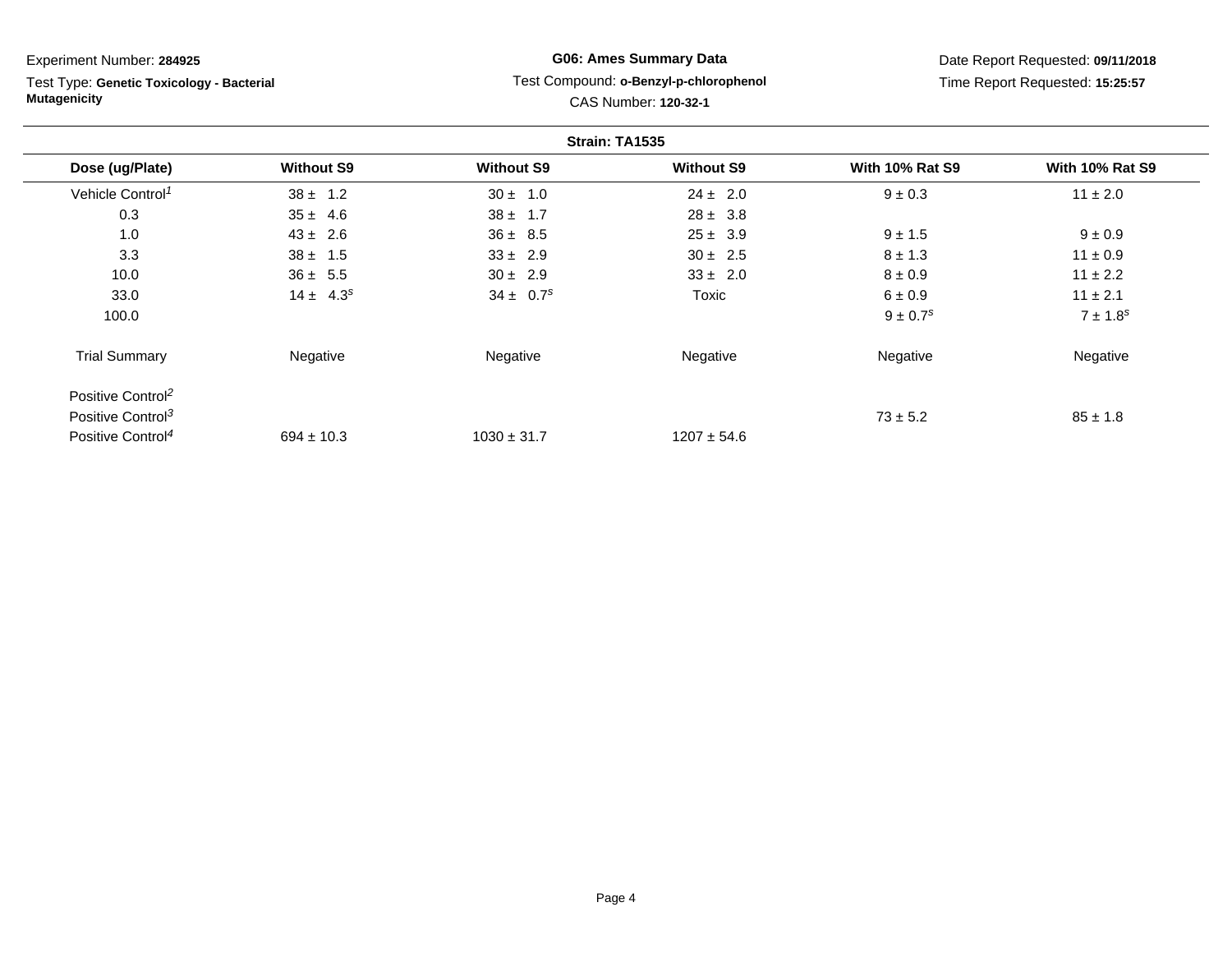Test Type: **Genetic Toxicology - Bacterial Mutagenicity**

## **G06: Ames Summary Data** Test Compound: **o-Benzyl-p-chlorophenol**CAS Number: **120-32-1**

|                               |                     |                     | Strain: TA1535      |
|-------------------------------|---------------------|---------------------|---------------------|
| Dose (ug/Plate)               | With 10% Hamster S9 | With 10% Hamster S9 | With 10% Hamster S9 |
| Vehicle Control <sup>1</sup>  | $48 \pm 1.7$        | $9 \pm 1.0$         | $10 \pm 2.2$        |
| 0.3                           |                     |                     |                     |
| 1.0                           | $49 \pm 0.9$        | $10 \pm 2.1$        | $11 \pm 2.4$        |
| 3.3                           | $46 \pm 0.6$        | $10 \pm 1.9$        | $14 \pm 1.5$        |
| 10.0                          | $46 \pm 2.0$        | $13 \pm 0.6$        | $12 \pm 2.9$        |
| 33.0                          | $47 \pm 3.1$        | $10 \pm 1.2$        | $11 \pm 2.0$        |
| 100.0                         | $8 \pm 2.7^s$       | $9 \pm 2.1^s$       | $7 \pm 1.9^s$       |
| <b>Trial Summary</b>          | Negative            | Negative            | Negative            |
| Positive Control <sup>2</sup> | $128 \pm 17.6$      | $86 \pm 2.3$        | $95 \pm 6.1$        |
| Positive Control <sup>3</sup> |                     |                     |                     |
| Positive Control <sup>4</sup> |                     |                     |                     |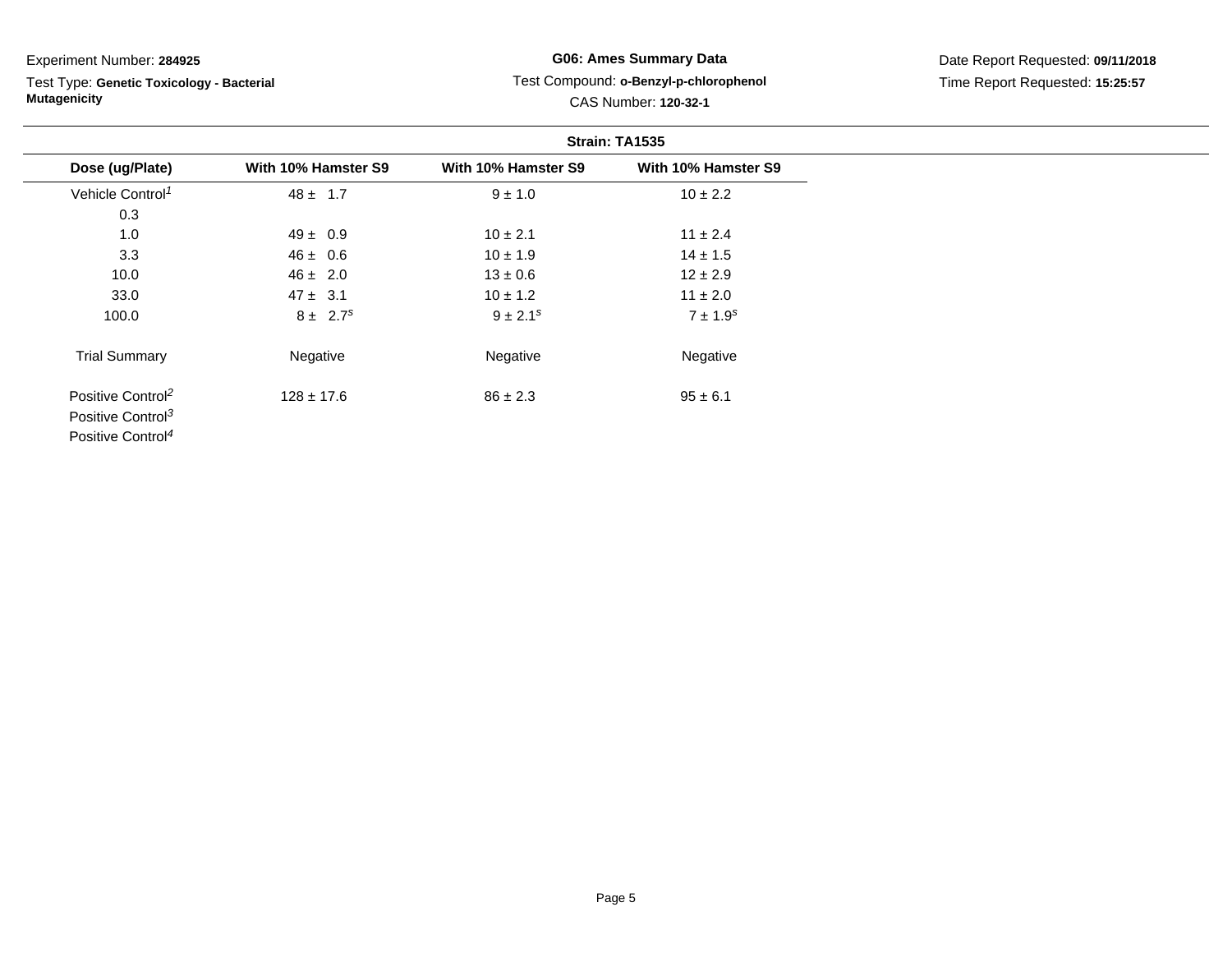Test Type: **Genetic Toxicology - Bacterial Mutagenicity**

## **G06: Ames Summary Data** Test Compound: **o-Benzyl-p-chlorophenol**CAS Number: **120-32-1**

|                               |                   |                   | Strain: TA1537         |                        |                     |
|-------------------------------|-------------------|-------------------|------------------------|------------------------|---------------------|
| Dose (ug/Plate)               | <b>Without S9</b> | <b>Without S9</b> | <b>With 10% Rat S9</b> | <b>With 10% Rat S9</b> | With 10% Hamster S9 |
| Vehicle Control <sup>1</sup>  | $7 \pm 0.6$       | $6 \pm 1.2$       | 6 ± 2.9                | $11 \pm 2.9$           | $6 \pm 2.3$         |
| 0.3                           | $7 \pm 1.5$       | $5 \pm 2.2$       |                        |                        |                     |
| 1.0                           | $4 \pm 1.2$       | $4 \pm 0.6$       | 6 ± 0.7                | 6 ± 1.8                | $8 \pm 1.7$         |
| 3.3                           | $4 \pm 0.9$       | $8 \pm 0.3$       | $8 \pm 0.7$            | $7 \pm 0.6$            | $8 \pm 1.8$         |
| 10.0                          | $4 \pm 0.3$       | $4 \pm 1.0$       | $8 \pm 1.0$            | $8 \pm 1.0$            | $5 \pm 0.7$         |
| 33.0                          | <b>Toxic</b>      | <b>Toxic</b>      | $6 \pm 2.2$            | $6 \pm 0.9$            | $8 \pm 2.0$         |
| 100.0                         |                   |                   | $3 \pm 1.0^{s}$        | $9 \pm 0.3^s$          | $3 \pm 0.6^s$       |
| <b>Trial Summary</b>          | Negative          | Negative          | Negative               | Negative               | Negative            |
| Positive Control <sup>2</sup> |                   |                   |                        |                        | $96 \pm 0.7$        |
| Positive Control <sup>3</sup> |                   |                   | $65 \pm 5.2$           | $68 \pm 4.5$           |                     |
| Positive Control <sup>5</sup> | $132 \pm 29.2$    | $340 \pm 21.8$    |                        |                        |                     |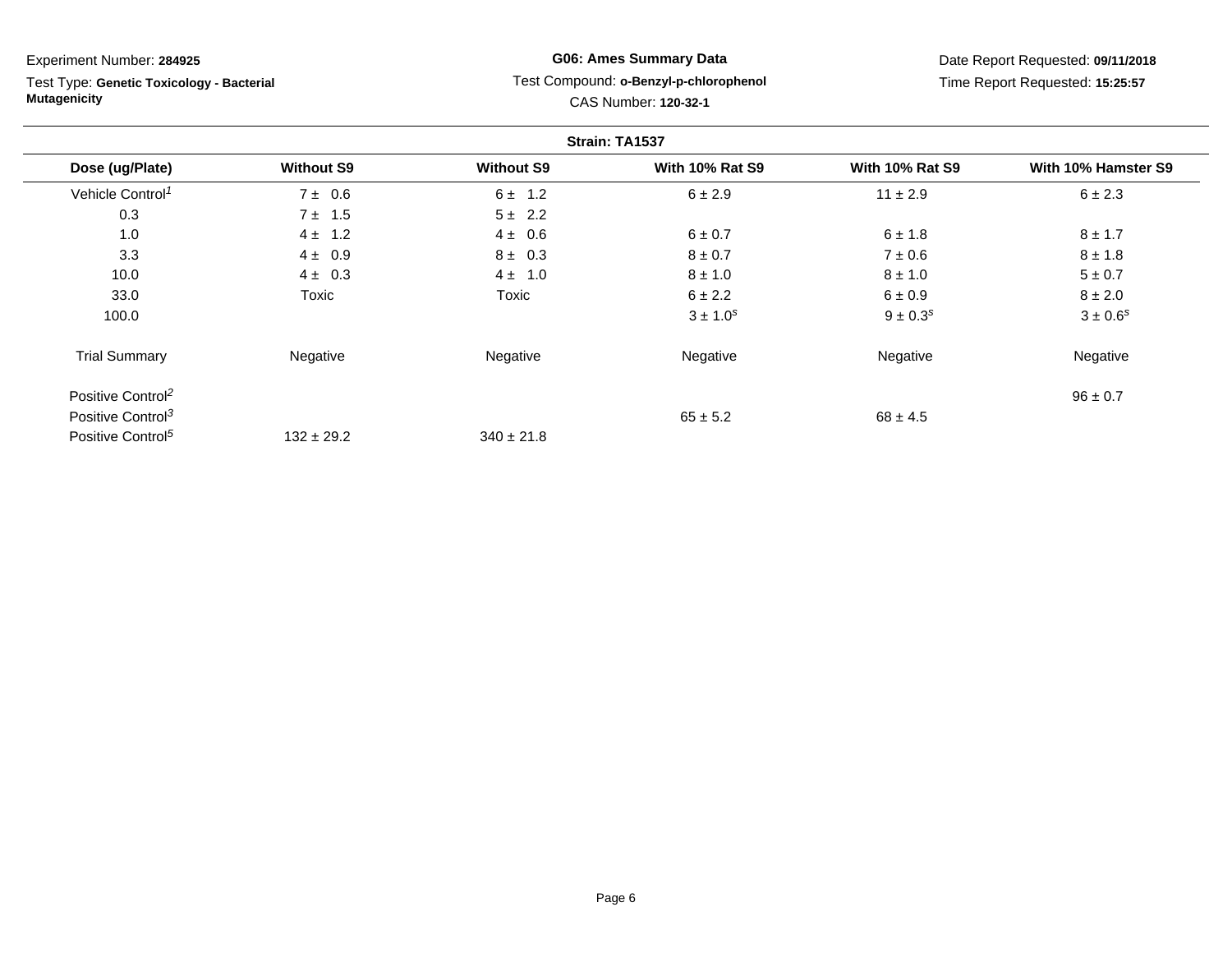Test Type: **Genetic Toxicology - Bacterial Mutagenicity**

## **G06: Ames Summary Data** Test Compound: **o-Benzyl-p-chlorophenol**CAS Number: **120-32-1**

#### **Strain: TA1537**

|                               |                          | <u>UNUMIN ITATUUT</u> |
|-------------------------------|--------------------------|-----------------------|
| Dose (ug/Plate)               | With 10% Hamster S9      |                       |
| Vehicle Control <sup>1</sup>  | $5\pm0.6$                |                       |
| 0.3                           |                          |                       |
| 1.0                           | $8 \pm 1.7$              |                       |
| 3.3                           | $9 \pm 0.6$              |                       |
| 10.0                          | $2\pm0.3$                |                       |
| 33.0                          | $6 \pm 1.5$              |                       |
| 100.0                         | $7 \pm 0.6$ <sup>s</sup> |                       |
| <b>Trial Summary</b>          | Negative                 |                       |
| Positive Control <sup>2</sup> | $111 \pm 0.9$            |                       |
| Positive Control <sup>3</sup> |                          |                       |
| Positive Control <sup>5</sup> |                          |                       |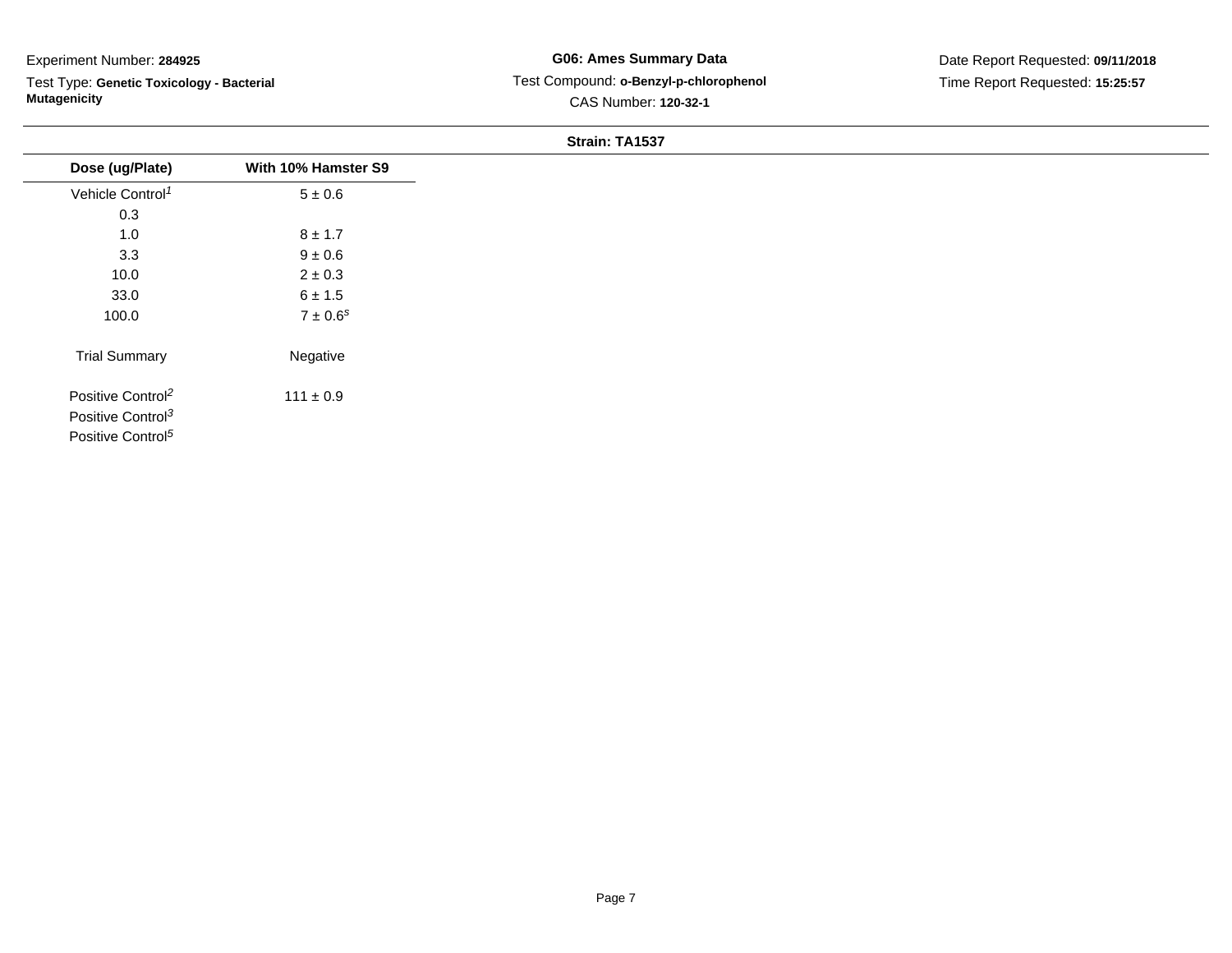Test Type: **Genetic Toxicology - Bacterial Mutagenicity**

# **G06: Ames Summary Data** Test Compound: **o-Benzyl-p-chlorophenol**CAS Number: **120-32-1**

|                               |                   |                   | <b>Strain: TA98</b> |                        |                        |
|-------------------------------|-------------------|-------------------|---------------------|------------------------|------------------------|
| Dose (ug/Plate)               | <b>Without S9</b> | <b>Without S9</b> | <b>Without S9</b>   | <b>With 10% Rat S9</b> | <b>With 10% Rat S9</b> |
| Vehicle Control <sup>1</sup>  | $19 \pm 3.3$      | $17 \pm 1.0$      | $16 \pm 0.3$        | $23 \pm 1.7$           | $25 \pm 5.2$           |
| 0.3                           | $19 \pm 2.1$      | $12 \pm 1.5$      | $15 \pm 1.2$        |                        |                        |
| 1.0                           | $13 \pm 0.6$      | $15 \pm 2.0$      | $17 \pm 1.8$        | $19 \pm 2.0$           | $30 \pm 2.7$           |
| 3.3                           | $15 \pm 3.0$      | $20 \pm 0.7$      | $18 \pm 1.8$        | $24 \pm 0.6$           | $29 \pm 4.2$           |
| 10.0                          | $13 \pm 2.0$      | $19 \pm 1.5$      | $16 \pm 3.8$        | $31 \pm 3.5$           | $26 \pm 4.0$           |
| 33.0                          | $3 \pm 0.0^s$     | $12 \pm 1.2^s$    | Toxic               | $30 \pm 2.2$           | $25 \pm 2.9$           |
| 100.0                         |                   |                   |                     | $14 \pm 1.2^s$         | $24 \pm 4.5^s$         |
| <b>Trial Summary</b>          | Negative          | Negative          | Negative            | Negative               | Negative               |
| Positive Control <sup>2</sup> |                   |                   |                     |                        |                        |
| Positive Control <sup>3</sup> |                   |                   |                     | $723 \pm 31.8$         | $550 \pm 25.4$         |
| Positive Control <sup>6</sup> | $1439 \pm 47.5$   | $1122 \pm 47.7$   | $1363 \pm 38.7$     |                        |                        |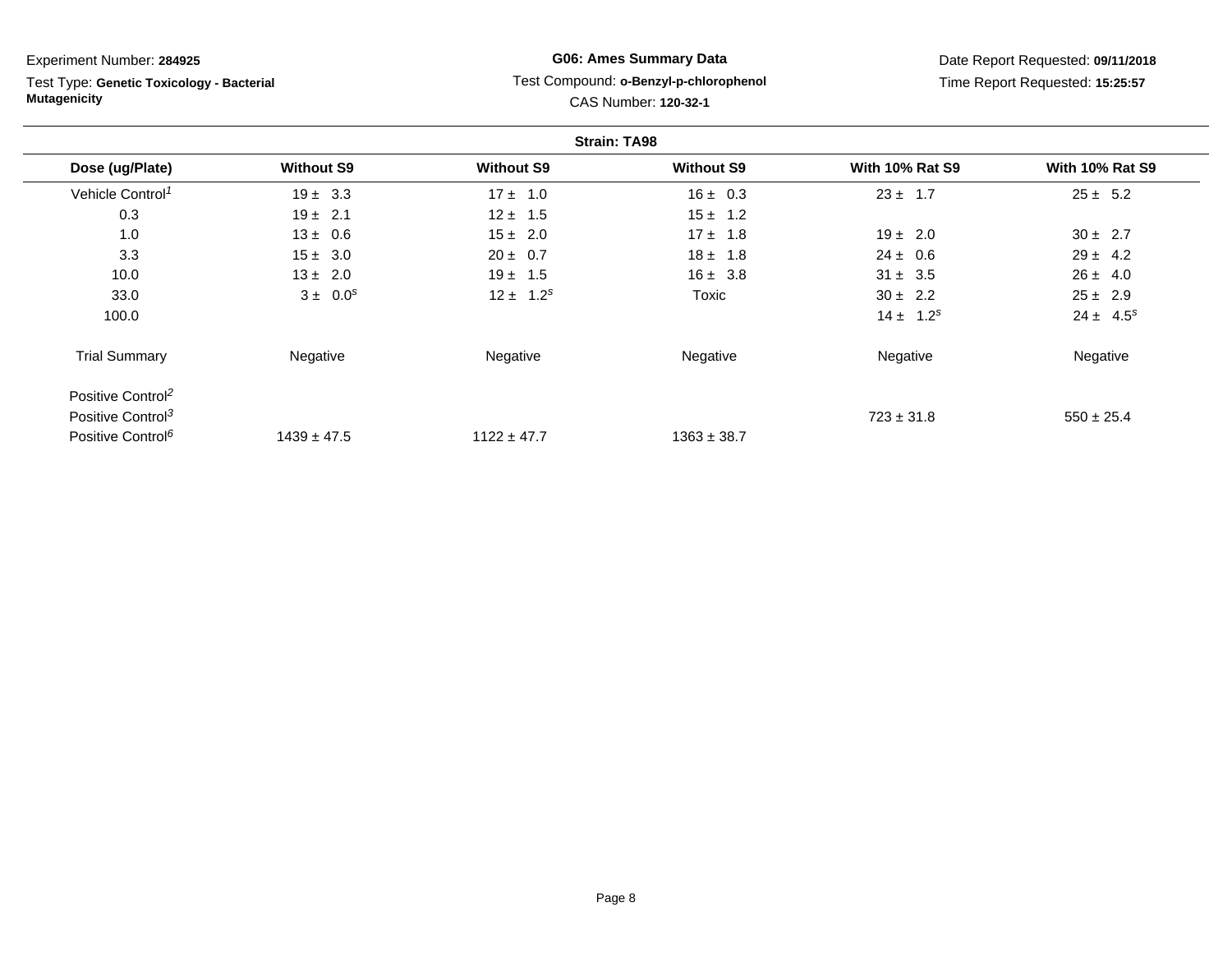Test Type: **Genetic Toxicology - Bacterial Mutagenicity**

# **G06: Ames Summary Data**Test Compound: **o-Benzyl-p-chlorophenol**

Date Report Requested: **09/11/2018**Time Report Requested: **15:25:57**

# CAS Number: **120-32-1**

|                               |                        | <b>Strain: TA98</b> |                     |                     |  |
|-------------------------------|------------------------|---------------------|---------------------|---------------------|--|
| Dose (ug/Plate)               | <b>With 10% Rat S9</b> | With 10% Hamster S9 | With 10% Hamster S9 | With 10% Hamster S9 |  |
| Vehicle Control <sup>1</sup>  | $25 \pm 4.3$           | $32 \pm 2.0$        | $29 \pm 1.3$        | $31 \pm 5.1$        |  |
| 0.3                           |                        |                     |                     |                     |  |
| 1.0                           | $25 \pm 3.5$           | $24 \pm 4.6$        | $32 \pm 3.8$        | $30 \pm 4.1$        |  |
| 3.3                           | $24 \pm 0.6$           | $22 \pm 1.5$        | $26 \pm 3.6$        | $24 \pm 1.8$        |  |
| 10.0                          | $28 \pm 1.9$           | $20 \pm 2.5$        | $29 \pm 2.6$        | $30 \pm 2.7$        |  |
| 33.0                          | $20 \pm 5.0$           | $24 \pm 2.3$        | $25 \pm 1.5$        | $33 \pm 3.5$        |  |
| 100.0                         | $18 \pm 0.3^s$         | $12 \pm 1.8^s$      | $24 \pm 2.8^s$      | $19 \pm 1.8^s$      |  |
| <b>Trial Summary</b>          | Negative               | Negative            | Negative            | Negative            |  |
| Positive Control <sup>2</sup> |                        | $1045 \pm 46.0$     | $842 \pm 44.7$      | $915 \pm 27.3$      |  |
| Positive Control <sup>3</sup> | $724 \pm 31.1$         |                     |                     |                     |  |
| Positive Control <sup>6</sup> |                        |                     |                     |                     |  |